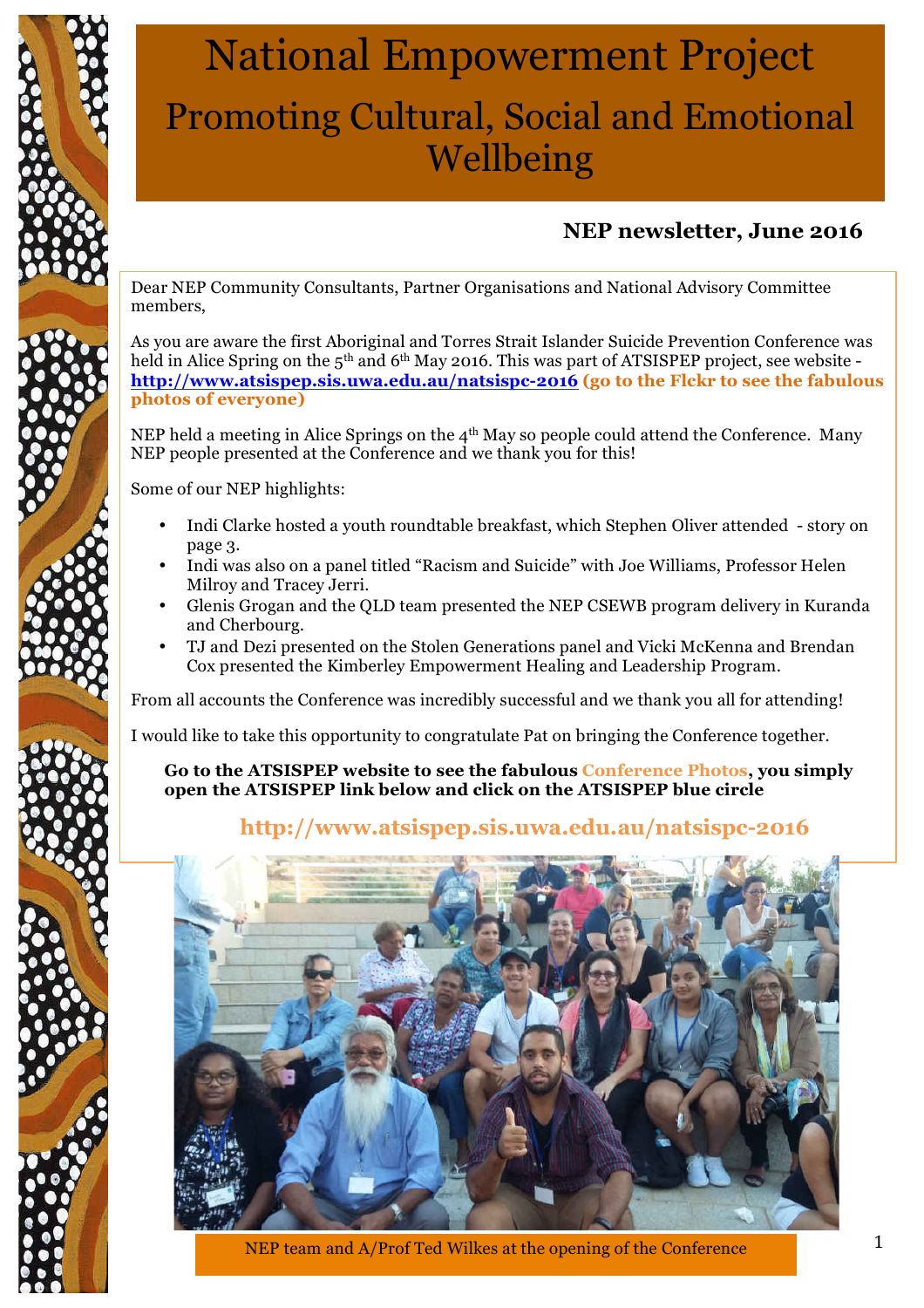Although it was impossible to attend all plenary sessions we did receive very positive feedback from those who attended our NEP teams presentations.

We would also like to thank Professor Tom Calma for his wonderful welcome to the Conference and Richard Weston, Tom Brideson and Glenn Pearson from the NEP National Advisory Committee, for sharing in the plenary sessions.

We also express sincerest gratitude for the great work done by our Indigenous Psychologist and Counsellor team, lead by Kelleigh Ryan and ta big thankyou to Patty councillor, Tanja Hirvonen, Vanessa Edwige, Graham Gee, Brendan Cox, Vicki McKenna, Stacey Vervoort, Bronwyn Murray.



Psychologist – Kelleigh Ryan

SEWB Support Team with Patricia Councillor – From left - Brendan Cox, Vicki McKenna, Stacey Vervoort, Graham Gee, Tanja Hirvonen, Vanessa Edwige, Kelleigh Ryan

## **Highlights from the joint NEP, NAC and PO meeting,**

#### **4th May 2016, Alice Springs**

39 people attended the joint NEP meeting with the all inclusive group. Highlights included Pat's conversation about the progression of the ATSISPEP program and how the NEP sites and partner organisations were contributing to the evaluation tool.

Pat and Adele also outlined the next steps for NEP and the ongoing work that will be progressed by the team at UWA. Some additional funding recently received will assist the UWA team to ensure work continues through to March 2017. This will include:

- Ongoing work around the topic of gender
- Further development of the SEWB program materials and training resources
- Production of academic papers for publication in peer review journals
- Evaluation of NEP led by Professor Darlene Oxenham
- Progressing ideas for further funding and research grants to undertake detailed analysis and research on the intricacies of the project, to support the development of its own paradigms and methodologies, and promote the evidence base of the uniqueness of the project and its outcomes.

Meeting participants expressed the following after the meeting:

"*Excited, hopeful, inspired, motivated, feeling positive, refreshed and hopeful, can't wait, optimistic, very hopeful, looking forward, committed, seeing a ripple effect of empowerment through education, working smarter not harder to look after yourself, using our head, heart and hands, feeling love and respect*".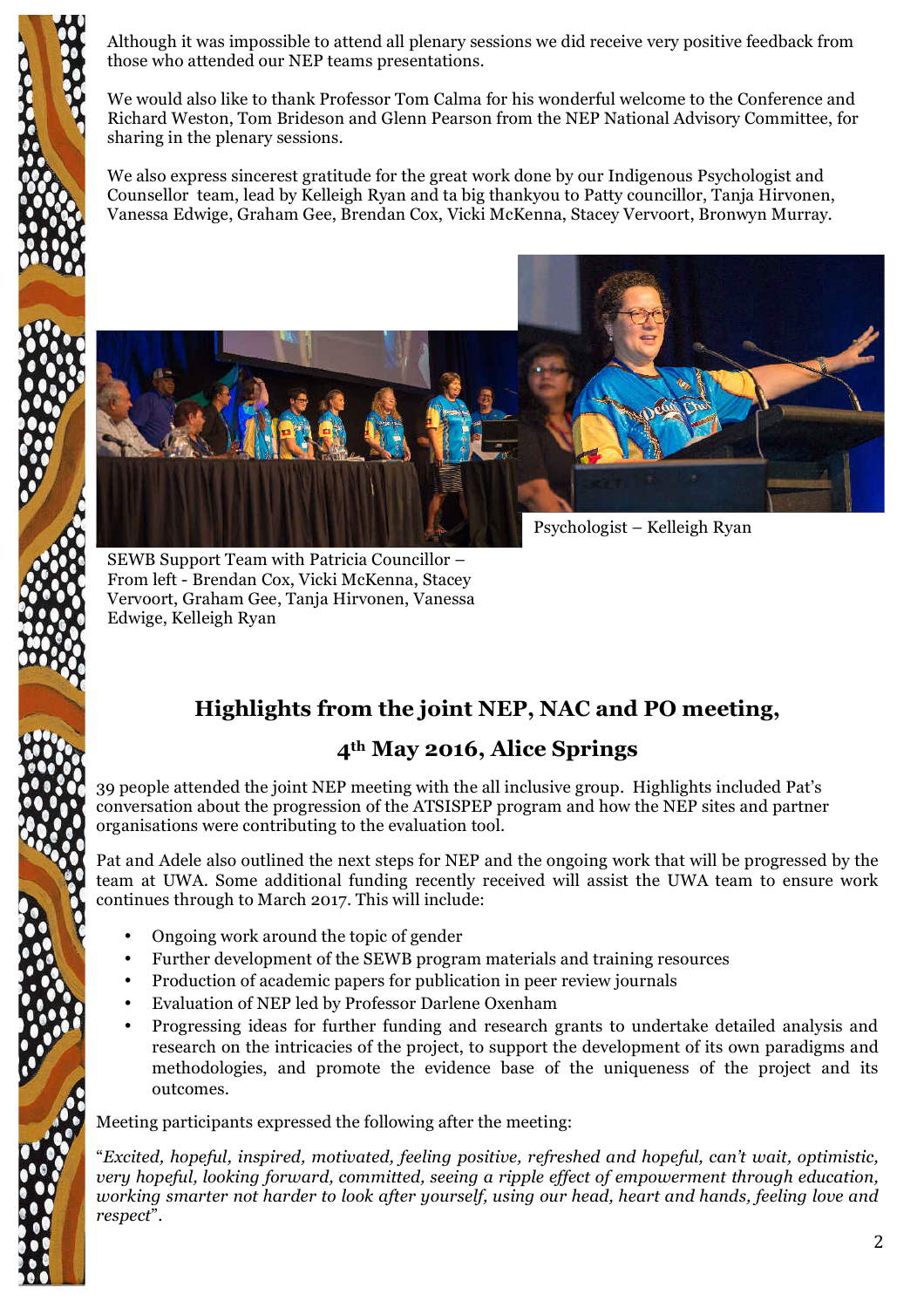#### **Indi's thoughts on the Youth Breakfast – 4th May 2016**

*"We had 23 Youth present at the breakfast, it was amazing to see 23 deadly young people at the Conference.*

*The breakfast was used as a meet and greet and a place to create a safe space for those that attended and to gain extra support from external people and people of the similar age.*

*The breakfast and meet and greet session, had a great feel and vibe to it. While the informal discussions were being had towards the end, we did seek feedback from participants and they did enjoy the breakfast.*

*But it was tabled and discussed why there wasn't a particular focus on Youth throughout the Conference, e.g. In the concurrent workshops (Youth needed to be in there somewhere or have sessions throughout the Conference where their voices are heard).*

*As stated Youth account for 50% of the Aboriginal and Torres Strait Islander population, so a recommendation was that there needs to be more focus on the Youth for example concurrent workshops etc.*

*Overall the Youth enjoyed the breakfast and enjoyed meeting others around their age, which was part of having the additional support around you at the Conference. However, needs to be more focus on Youth as stated above."*

We wish to express a big thank you from the NEP team who attended the **Conference!** 

Here are some snippets expressing thoughts and feelings about the Conference!



Denise Taylor from Geraldton Regional Aboriginal Medical Services wrote: *I thought the Conference was amazing with powerful messages from Rosalie Kunoth-Monks and Stan Grant. The most important message that I got from the Conference is that suicide prevention is like an umbrella of collective efforts of organisations. And all health practitioners and mental health workers and families coming together to work out on how to reduce or take away this ugly thing called suicide and tyring to reduce the incidence of suicides.*

Donna Ingram from Sydney thought: *The Conference was one of the most powerful and important events that I have attended, and I have attended a lot. It is always humbling and fantastic to see how much Aboriginal and Torres Strait Islander people care for each other, their families and their communities. That is why this issue cuts so deep for our mobs.* 

*This coming together as one with a common cause is a great thing for all; to be able to reconnect with people, connect with new people and to gain strength and love from each other is something I won't forget.*

*I was incredibly proud to be at this Conference, especially as a member of the NEP family.*

- *1. Happy with the final result!!*
- *2. Proud to meet Joe Williams, countryman.*
- *3. Lovely to see my old friend Sandra Levers.*

*4. Great to see my old hostel parents, Doug and Jan Edwards. (Alice Springs locals).*

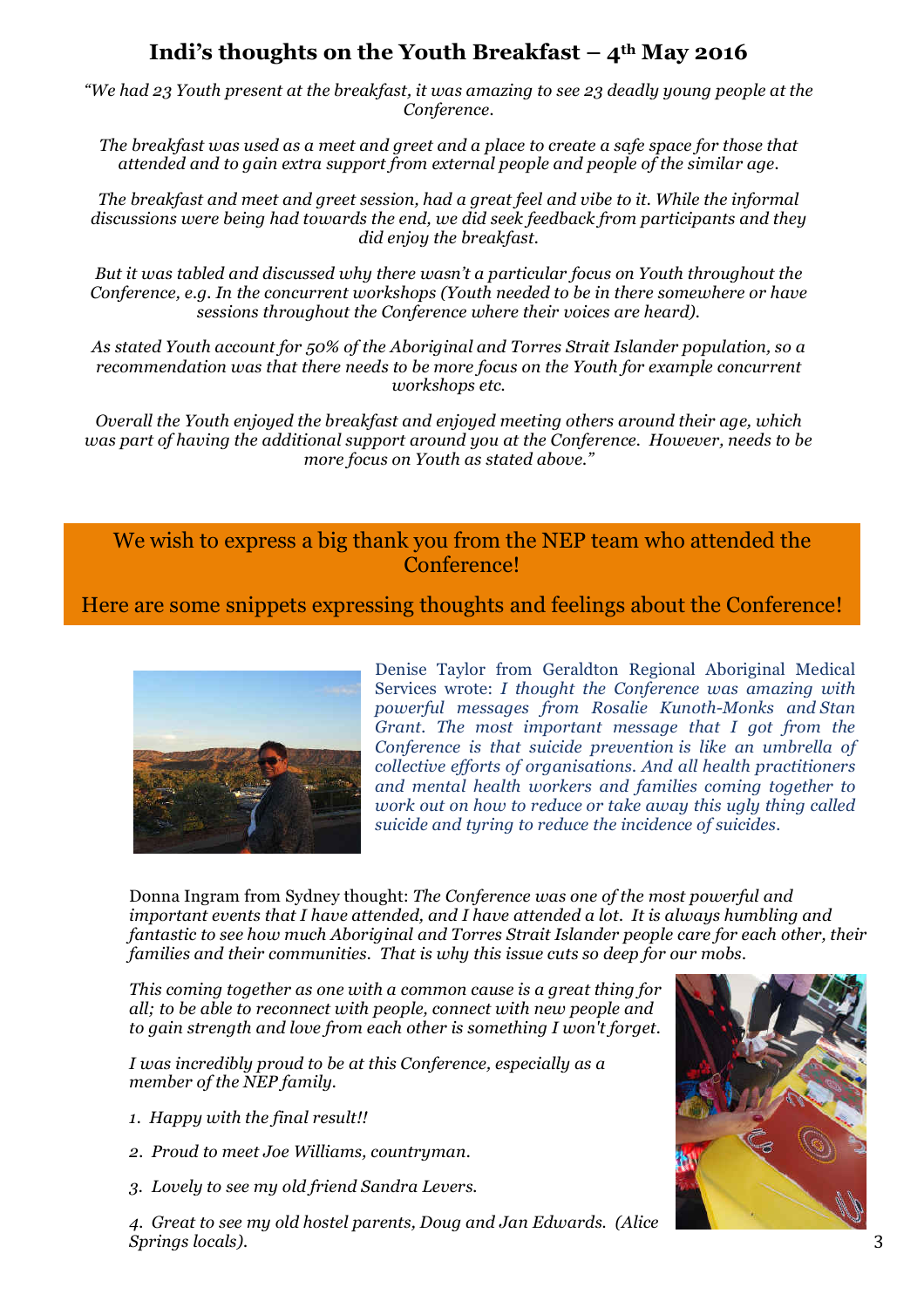

Angela Ryder shared her thoughts………

*I thought the location for the Conference was appropriate and it was awesome to walk on the beautiful land. The conference was extremely well planned. The Welcome to Country with the smoking ceremony was beautiful and powerful. The speakers and presenters were all thought provoking, strong and passionate. The range of sessions offered throughout the two days was comprehensive and inspiring. I would have liked to have seen more time given to the presenters but understand the need to give the opportunity to all of those who wanted to share their story and project information. The Conference could easily have been more than two days.* 

*It was a heartbreaking, thoughtful and vocal inaugural Conference. I look forward to seeing the recommendations and hope that the future for our people is not continually touched with sadness and heartbreak from more suicides.* 

*Well done to the organisers and helpers. A particular thanks to the counsellors who were kept busy providing support when needed.* 

*The most important messages I got from the Conference is that we must never give up on ourselves, our families, our children and each other. Our children are our future. We need to work on preventing the horrifying suicides that have no doubt touched each of us. It is important that our children know their language, their culture, who they are and where they come from. This fundamental knowledge is missing from many of our families for many reasons. When we are strong in culture, we will be strong resilient spirited people for ourselves, our families, our children and each other.* 

*Further, we need to support each other and build capacity where we can, whether it is in our family, our community or across nations.*

Briana Hayden from Mallee District Aboriginal Services in Mildura thought: *The Conference was, captivating and heartening. To see so many people come together for a reason as important as suicide prevention left me in awe. A mass of people had many ideas and stories that they wanted to share and this Conference gave them the opportunity to do that in a safe and trusting environment.* 

> *The most important messages I got from the Conference were: - The solution to the problems start with us, the community. - Be careful of YOUR actions towards others, you just don't know what they may be*

*going through. - It takes more than one person to keep the changes occurring, however it only takes one person to make a stand and get those changes commencing. That person could be you.*

*I too thought the Conference was amazing and everyone did a great job pulling it all together. I was very proud to be at the conference, especially as a member of the NEP Family.*

Jill Abdullah from Langford Aboriginal Association said*: the Conference was great and had fun networking with so many people from across Australia.* 

*The most important messages I got from the Conference were the passion of the participants for this very relevant issue which I am so in despair that it even needs to be such a significant topic for us to be meeting and learning about how many people it impacts on. The other message is the number of children who have suicided and what a loss, and the toll it has on our future generation and leaders*.